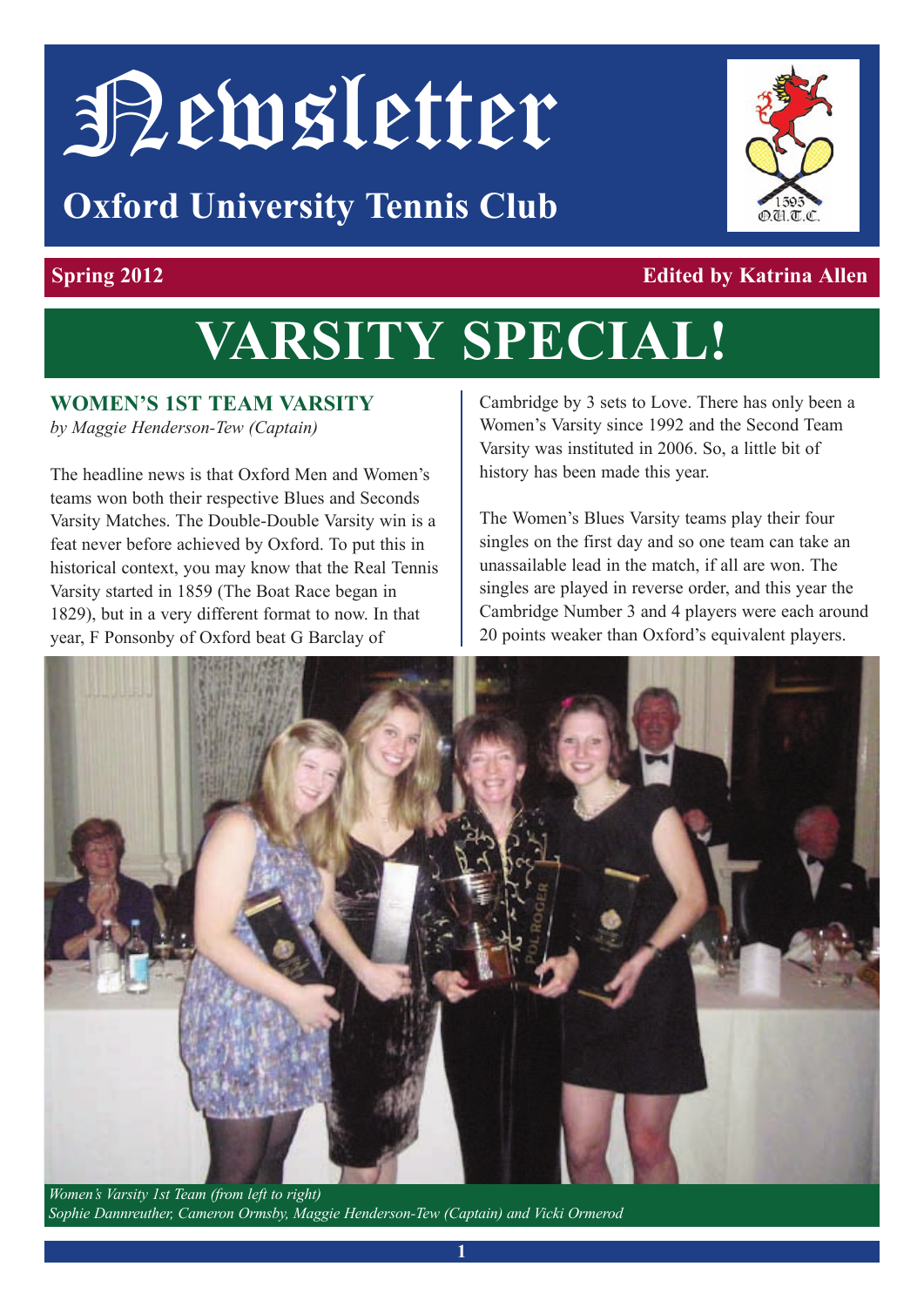Sophie Dannreuther, playing at Number 4, got Oxford off to a terrific start, losing only one game in her rapid and emphatic 6-1, 6-0 win over Kate Kirk. This performance was followed almost exactly by Cam Ormsby who beat Emily Brady 6-0, 6-2 with a commanding performance. This was exactly the start for which the team had hoped.

The Number 1 and 2 players on both teams were very close on paper. The two captains played first: Maggie Henderson-Tew against Emma Samia-Aly, who brought a winning streak of a dozen matches to the tournament and proved a tough, in-form opponent. The match did not go according to the Oxford script, although Maggie won the tight first set 6-5. The next two sets went to Emma 6-4, from a 3-all position. There was one rubber left before the Men's Doubles began. Vicki Ormerod had endured exams all week. She finished her final one at 09.30 that morning, raced up to Lord's to play and took on last year's Cambridge captain, Lucie Browning. Lucie was clearly determined to avenge her 3-6, 2-6 defeat by Vicki at last year's Varsity. But it was not to be, with Vicki winning 6-4, 6-2. There was some excellent tennis played, with both players giving their all and stretched to the utmost.

With the score 3-1 after the first day, the first doubles on Saturday could, and did, determine the Oxford win. Lucie had to get back to Cambridge for Varsity hockey trials and so, against tradition, the first string doubles pairs played first. Lucie Browning and Kate Kirk were matched against Vicki Ormerod and Cam Ormsby. This was a tactical Cambridge pairing, as Kate was over 25 points weaker than the strongest player on court. She positioned herself in the galleries and proved highly effective. Lucie was on fire and Cambridge started like a whirlwind, completely unsettling the apparently much stronger Oxford pairing. The first set went to Cambridge 6-2 and at 5-all, Oxford were staring down the barrel of a surprising loss, but they played the big points well and nipped the set 6-5. After that, the momentum was with Oxford, who took the set 6-1 to give their team an unbeatable 4-1 lead in the Match.

The next doubles was neither as exciting, nor, happily for Oxford supporters, as nerve-wracking, as Maggie and Sophie ran out winners against Emma and Emily 6-5, 6-2. Oxford won 5-1 overall, repeating their winning score in the 2011 Varsity Match.

#### **men's 1st team Varsity**

*by Alex Evans (Captain)*

Buoyed by the 3-1 success of the Oxford Women's team that morning, the Men's doubles on the Friday began well for the dark blues with Miles Jackson and Johnny Beale dominating the second string doubles to come out on top 6-1, 6-0, 6-1 against the Cambridge pair of Jules Camp and Oliver Watson.

Cambridge took their revenge, however. in the next match. through some incredible volleying by fourth seed player Edmund Kay and solid back court play by captain James Watson which proved too much for the nervous Oxford pairing (Simon Roach and captain Alex Evans), the score 6-0 , 6-4 , 6-5.

Thus Saturday began with the scores tied at one rubber each with a thrilling day of singles to look forward to. Once again, following on from the great example set by the successful Women's team that morning, Johnny Beale completed a focused 6-2 6-3 win over Edmund Kay, despite some continued talented hitting by the latter.

The contest between Oxford debutant Miles Jackson and Oliver Watson was to follow. Whilst the slight handicap advantage favoured Miles, the outcome of the match was far from certain. However, Miles held his nerve to complete a 6-3 6-2 victory and leave the match score 3-1 in the dark blues' favour.

The second seed singles was to be contested between Jules Camp and the Oxford captain. The Cambridge team were hoping that Jules would exact revenge for the year before when they also played one another, whilst Oxford knew they needed just one more win to secure the Varsity victory. Oxford got off to a good start, securing the first set 6 games to 2. The second set was, however far more closely contested with tensions high both on and off the court and the score reaching 5 games apiece. The match finally ended with Alex emerging in front securing the overall match victory for Oxford.

The spectators could have been forgiven for believing the last match wouldn't be as interesting given that Oxford had already amassed an unassailable lead. However the two players involved fought out an intensely close and riveting match. James Watson (Cambridge) eventually came through 6/4, 4/6, 6/4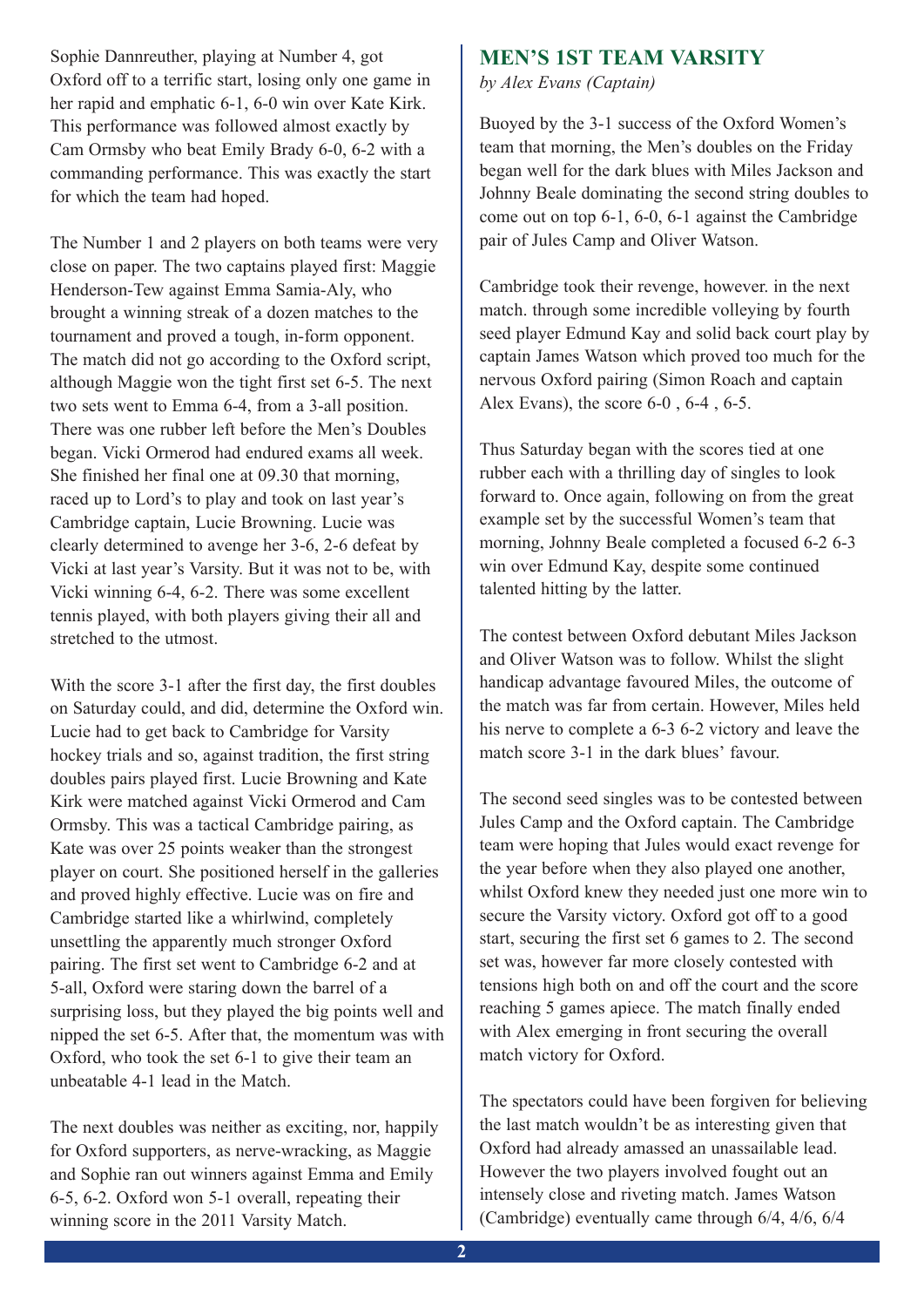*Mens Varsity 1st Team (from left to right) Johnny Beale, Miles Jackson, Simon Roach, Alex Evans (captain)*



against Simon Roach (Oxford), but it was a match to remember, with both players retrieving seemingly impossible shots throughout and providing a very fitting ending to a weekend of excellent Tennis.

#### **WOmen's 2nd team Varsity**

*by Maggie Henderson-Tew*

The Seconds Match, like the Blues Match, was played in a fiercely competitive spirit, with equally high levels of sportsmanship, and was clearly enjoyed hugely by both teams.

The Cambridge team were at least 10 points weaker than their Oxford opposite numbers and Oxford were able to achieve a 6-0 win without having any really difficult moments along the way. Although it was a rather one-sided match, the Cambridge representatives all played well above themselves and fought their hardest. This is the first time Oxford had ever achieved that margin of victory in this match and it bettered the 5-1 wins of the previous two years.

The rubbers were played out of order to accommodate players from both sides who were involved in other Varsity Matches. The Women's match began with the third string singles, with Juliet Wesley against Imogen Whittam. Juliet bravely played through a painful foot injury to win 6-5, 6-0 and this was followed by the Number 2 singles between Audrey Davies and Olivia Power. Audrey completely out-powered Olivia to win 6-0, 6-2, putting the match ahead of schedule.

Going into the second day's play, Oxford were 2-0 up and the Number 1 doubles pair of Clare Wiles and Maddie Grant took on Imogen Whittam and the Cambridge captain, Kirsten Wilmot. Clare is a new and rapidly-improving player but lacks the match and doubles experience that Maddie possesses, so Clare took the galleries and Maddie played powerfully and accurately from the back of the court.

The Seconds Match doubles comprises one 8-game set and Oxford recorded a comfortable 8-3 victory. This was followed by an 8-1 win by the wellestablished pairing of Audrey and Juliet, who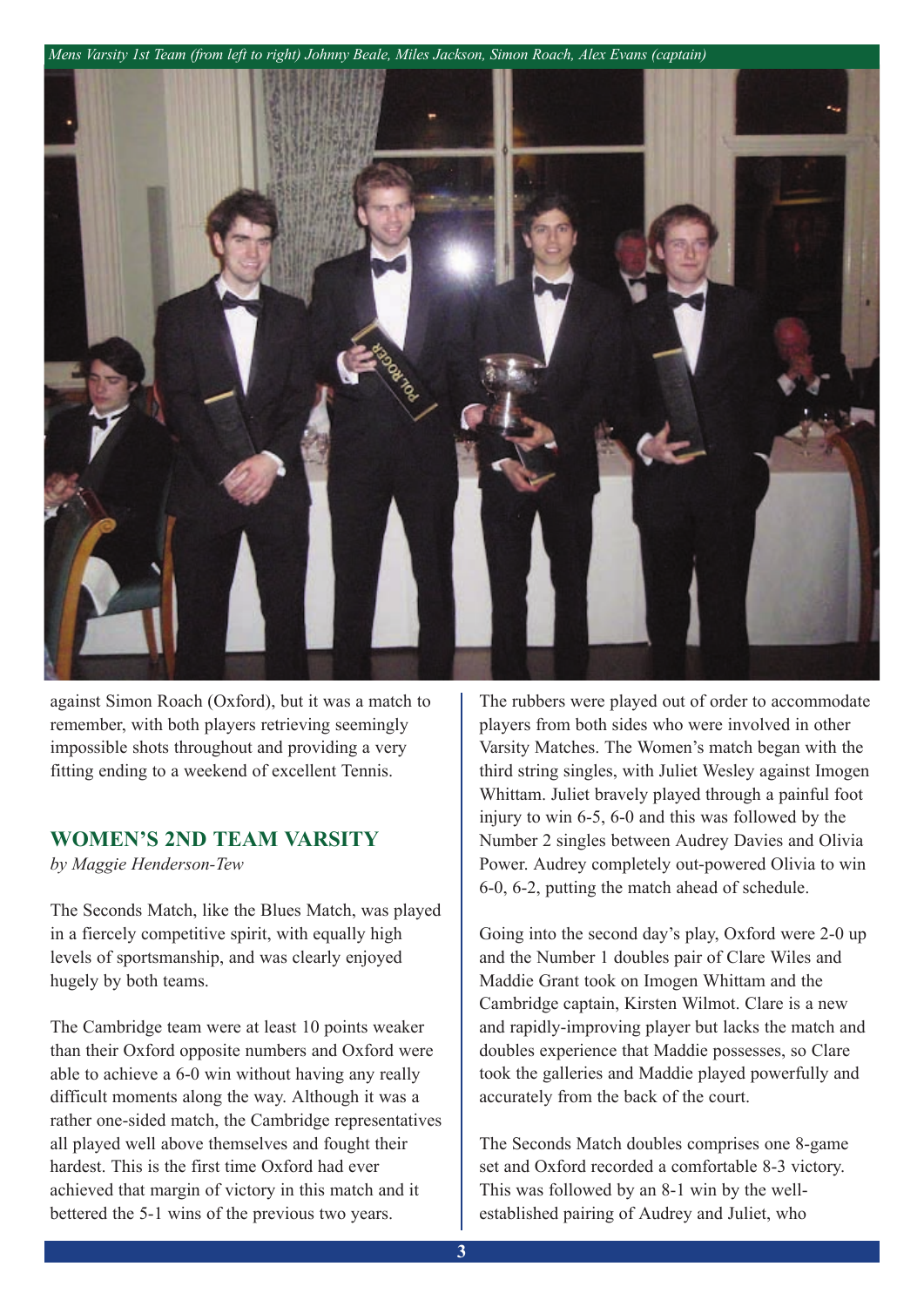*Womens Varsity 2nd Team (from left to right) Claire Wiles, Juliet Wesley, Audrey Davies, Madeline Grant.*



played with such force and pace that their opponents were not able to settle. The Oxford serving was particularly impressive. The Match had now been won by Oxford, as 4 wins had been chalked up and they could not be caught. The Number 4 and Number 1 singles were played with no loss of focus and Clare's first ever match ended in a 6-0, 6-0 victory, with her serve proving virtually un-returnable.

Maddie repeated her forceful and positive performance in the doubles by sweeping though 6-1, 6-1 against Kirsten, who only really showed how she was really capable of playing in the final stages of the match, when she played much more freely. Then it was all over and Oxford had achieved an unprecedented 6-0 victory.

A very big THANK YOU to our sponsors Axiom, Coutts, Pol Roger and Neptune and to a number of club members who gave the teams and events financial support, for all the generous assistance and unstinting encouragement that has enabled us to achieve this terrific pair of wins for the Oxford Women and Men.

**men's 2nd team Varsity** *by Alex Gilmore (captain)*

The Merton court was the setting for a thrilling 2nds Varsity match this year which came down to the wire. Friday 2nd March saw the doubles matches between the Unicorns and Cambridge 2nds.

The Oxford team led by Alex Gilmore played poorly on the first day. First up Alex Portz and James Sills who lost a close match where too many errors cost them. Sills' volleying was a little tentative and they were unable to get up to the service end enough to allow Portz to dominate things from the back of the court. Cambridge drew first blood. Euan Campbell, who had to step on court literally minutes after finishing a gruelling Classics exam, played with Gilmore in the second doubles match. Campbell took up position in the galleries and with his powerful left handed volley dominated anything loose from the Tabs. Gilmore however never really got going and made endless errors at the back of the court, frequently finding the dreaded hazard chases, which can be so damaging in doubles. It was a poor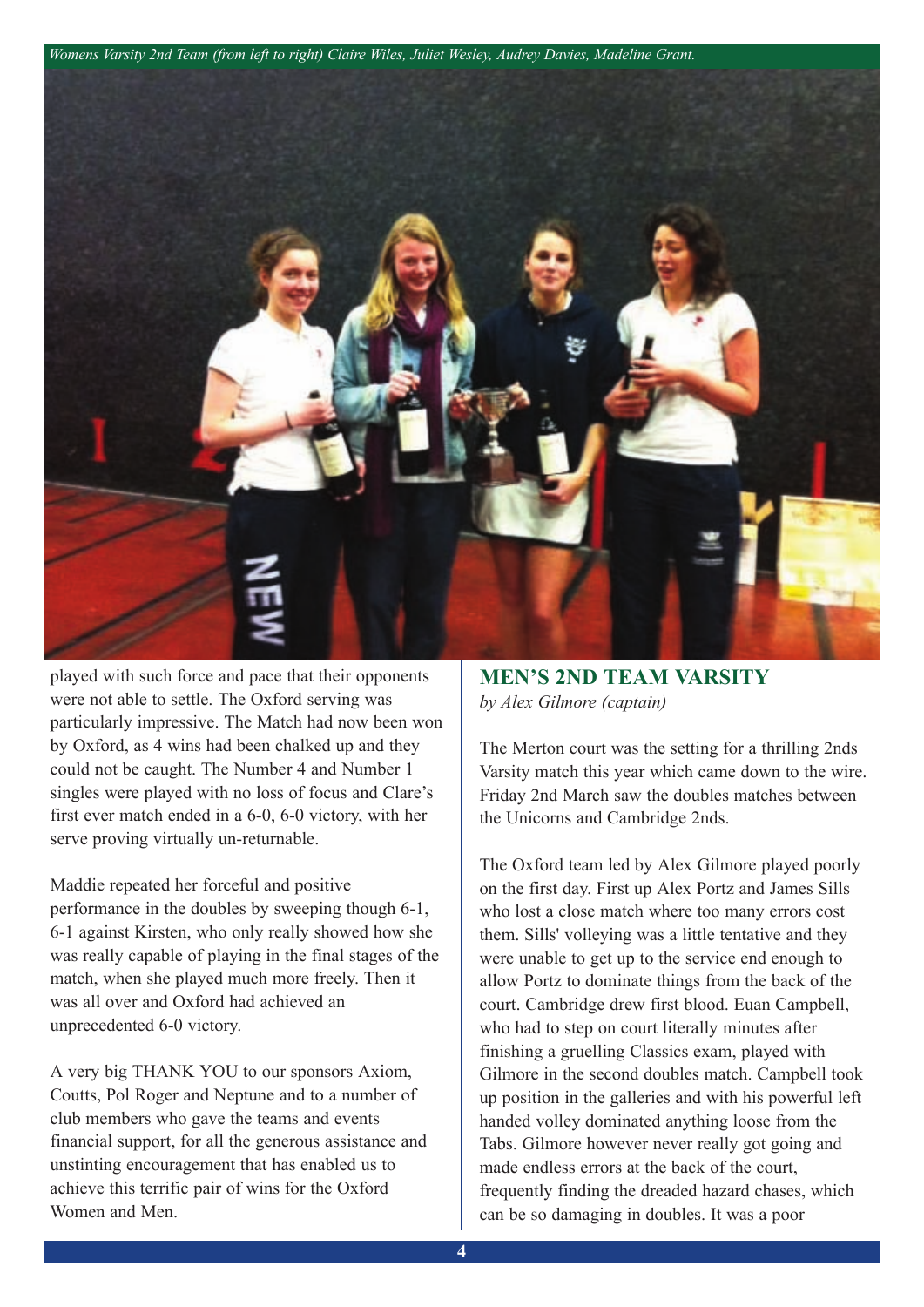performance from the Captain that led to frequent and annoying fist pumping and excessive screams of "Jimmmmyyyyyy" from the opposition, and ultimately to Cambridge's second win of the day. Cambridge led 2-0 at the end of the day's play and Oxford had some serious thinking to do.

Whether motivational e-mails sent out by the Captain made a difference or not is up for debate (no e-mails were actually sent), but what is certain is that the next morning saw a revitalised team. Sills, at no.4 and with a handicap of 41, played first against a slightly weaker Cambridge opponent who rejected the traditional whites for a khaki combo that would almost certainly have led to a lifetime ban at the MCC. Once nerves were settled, Sills got the serve and my goodness did he keep it. He served for almost 12 games uninterrupted and in the end his superior technique and heavier cut were too much for his khaki clad opponent. Oxford 1-2 Cambridge.

Portz, at no.2 and with a provisional handicap of 34, played next. Having only stepped onto a real tennis court a handful of times and with a handicap

approaching the 20's, he is one of Oxford's brightest prospects. He lost a close first set but improved with every game played. One set down and 3-0 down in the 2nd set, Portz looked dead and buried but he started playing some majestic tennis and psychologically chipped away at his opponent. Portz won the 2nd set and went on to finish the match convincingly in the last He must have shaved off about 5 handicap points during the match.

Gilmore played next, at no.1 and with a handicap of 31, against a Tab of similar ability (although he was somewhat more lanky). Gilmore played a good first set taking it easily and he even led 5-3 in the 2nd. However, nerves got the better of him, or perhaps he felt the galleries hadn't been entertained yet, and Cambridge won the 2nd set 6-5 to go into a decider.

Again Gilmore led, 5-2 this time, but it was only until Cambridge pulled it back to 5-5 that Gilmore finally decided to win a match point and put the match to bed. A classy winning gallery won the match in the end but it was actually an earlier shot in the match which was voted shot of the day. Having misjudged

![](_page_4_Picture_6.jpeg)

*Mens Varsity 2nd Team (from left to right) Alex Gilmore (Captain), Alex Portz, Euan Campbell*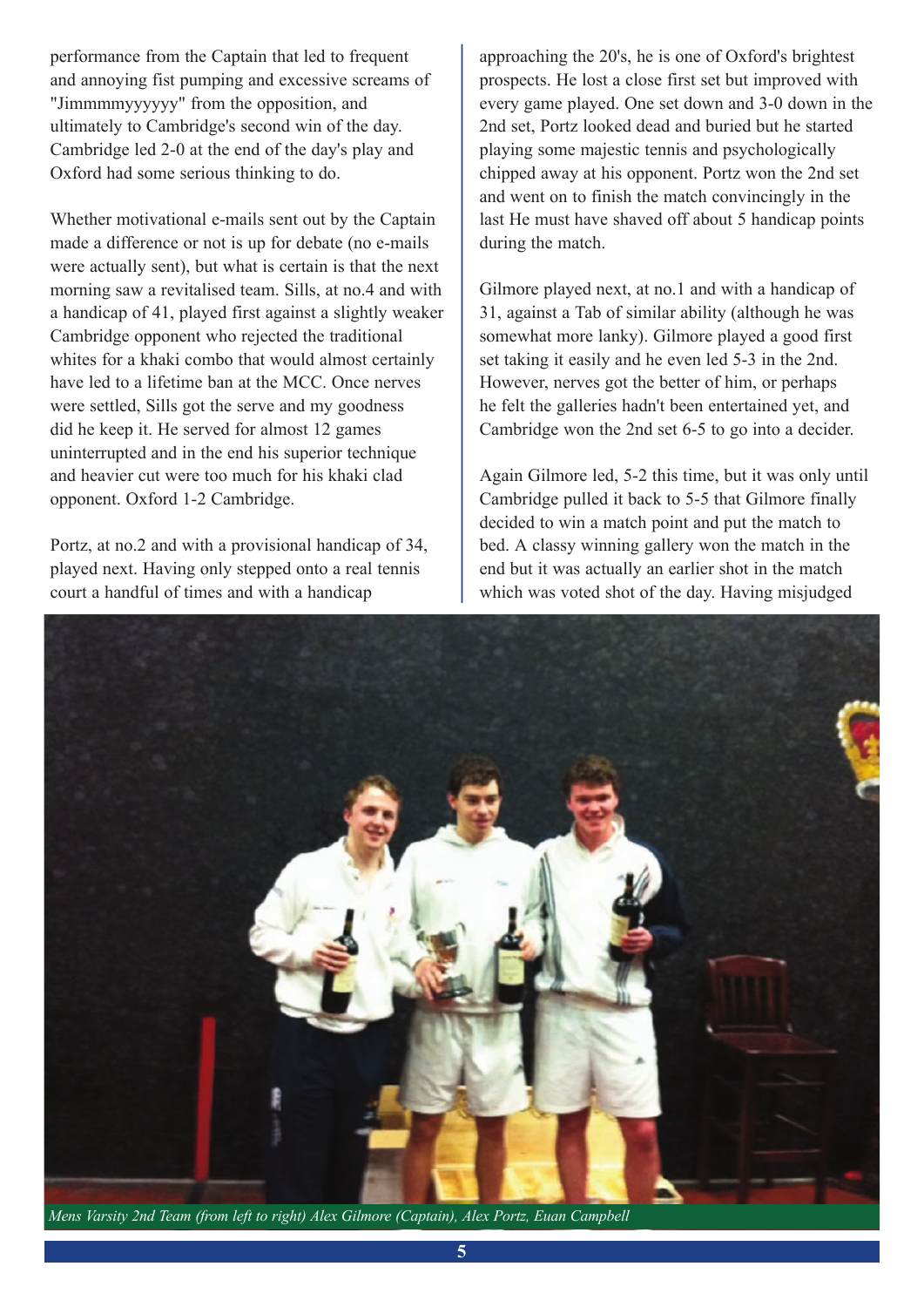a return into the forehand corner, Gilmore was forced to attempt a shot behind his back as the ball spun out, and he sent it straight as an arrow into the winning gallery. Hurrah's all round. So Oxford led 3-2, going into the final singles match.

Campbell, at no.3 and with a handicap of 40, was slight underdog on handicap. He played admirably and was unlucky to lose the first set. The Cambridge player's experience in the end proved too much as he found chases much more regularly and punished anything loose to his forehand. The Varsity match was tied at 3-3 and required a deciding doubles match.

The Oxford no.1 and no. 2, Gilmore and Portz, took on their counterparts from Cambridge. The match followed an almost identical pattern to Gilmore's

singles: Oxford win the first set easily, then failed to close out the second set and finally almost threw it away in the third set. Fortunately, Portz kept a cool head and guided his Captain over the finishing line, winning the last set 6-4 to rapturous applause from the galleries and to great relief for Oxford.

It was a fantastic comeback from Oxford after an abysmal Friday and secured the whitewash of Varsity matches this year.

James Sills does not feature in the team photo as he had to race off to shoot some clay pigeons!

Well done to all involved in the Unicorn's season and many thanks to all the sponsors who provided us with such lovely kit and the court time to train.

#### **FOrtHcOminG eVents**

**thursday 12th april natiOnal leaGUe diVisiOn 1 HOme matcH VersUs middlesex UniVersity**

Roman and Craig will be up against Matt Ronaldson and Ged Eden

#### **thursday 19th april**

#### **natiOnal leaGUe diVisiOn 1 HOme matcH VersUs radley**

Roman and Craig versus John Lumley and Andy Chinneck For details of away matches please contact Craig.

#### **Friday 20th to sunday 22nd april 2012**

#### **cateGOry a tOUrnament "0-9's"**

A good opportunity to watch tennis of a high satandard. Local players Roman Krznaric and Craig Greenhalgh will be entering with the possibility of Andrew Davis and Rob Walker playing too.

#### **monday april 30th**

#### **OUTC SPRING GOLF CHAMPIONSHIP**

Oxford City Golf Club 2.30 p.m. start, cost £32.00. Anyone wishing to join us sign up on the club notice board or contact alanjoliver@hotmail.co.uk

#### **matt slater cHallenGe**

These handicap leagues for all students run from 2nd to 7th week in Trinity Term. Overall winners from each section will receive a new racket! Please contact the pros or sign up on the noticeboard if interested.

#### **simms cHampaGne leaGUes**

These handicap leagues for players of ALL standards run throughout the months of June, July and August. Please keep an eye on the noticeboard for the sign-up sheet.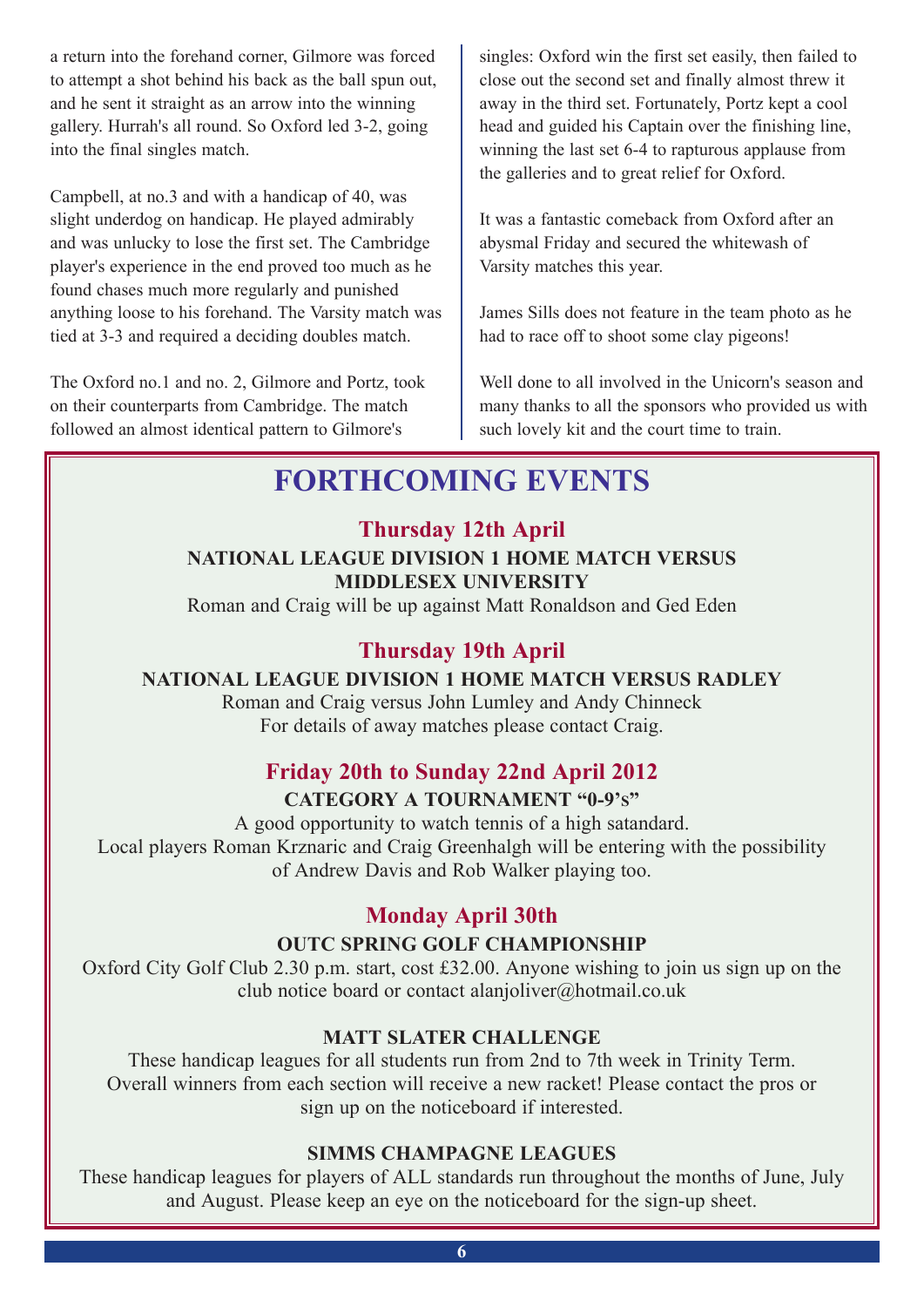#### **clUb repOrt**

*by Simon Stubbings*

The past year has been a generally satisfactory one for the Club. When the main complaint amongst members is the difficulty in getting courts during term time, the game in Oxford could be said to be in robust health. This can be ascribed to a number of factors. The enthusiasm of the student captains, Maggie Henderson-Tew and Alex Evans, has been an important contributor. However, perhaps the most significant cause has been the work of the professionals in coaching and encouraging members, while fostering the friendly atmosphere that has for many years been a distinctive feature of the Oxford club. Although Alan's retirement after thirty years of loyal and committed service has inevitably left a gap, Andrew has risen to the challenge as the Head Professional while Craig has added a further dimension to our professional team with his coaching skills and great enthusiasm around the place. A clubroom festooned with decorations over Christmas was an innovation of Craig's that had many members rubbing their eyes in disbelief!

In addition to their day-to-day activities, the professionals have organised the regular series of club tournaments. Here we have been fortunate in our sponsors who have routinely stepped forward to support the game.

The 2011 Simms Champagne Summer Leagues, sponsored by Bower & Bailey, were eventually won by Anna Cherry [leagues F-K] and Peter Kidd [leagues A-E].

The Club Singles Championship was played in October when players competed for the Knight Cup

![](_page_6_Picture_6.jpeg)

with prizes generously provided by Roland Knight. This was won by Ashley Prior who beat Mike Henman 3/6 6/5 6/2 in the final.

More varied talent came to the fore at the end of November when players mustered to contest Ron Mutton's A1 RAM 40+ Handicap Doubles. Archie Cornish & Ellie Harris emerged the winners, having defeated Andrew Mackintosh & Jonathan Nash in the final.

![](_page_6_Figure_9.jpeg)

![](_page_6_Picture_10.jpeg)

A couple of weeks later Nick Stogdon and Julian Eeley beat Anna Cherry and Nick Manby-Brown in the final of the Over 60 (age) Handicap Doubles Tournament.

The number of entries for the Club Handicap Doubles Championship in January was the largest recorded, with 24 pairs taking part. This was sponsored by the Manor Hospital who, in addition to providing prizes

![](_page_6_Picture_13.jpeg)

for finalists, generously contributed to a trophy in memory of Grant Bates, who had for many years been a dynamic presence both in the Hospital and on the Tennis court. After nearly three days of play in group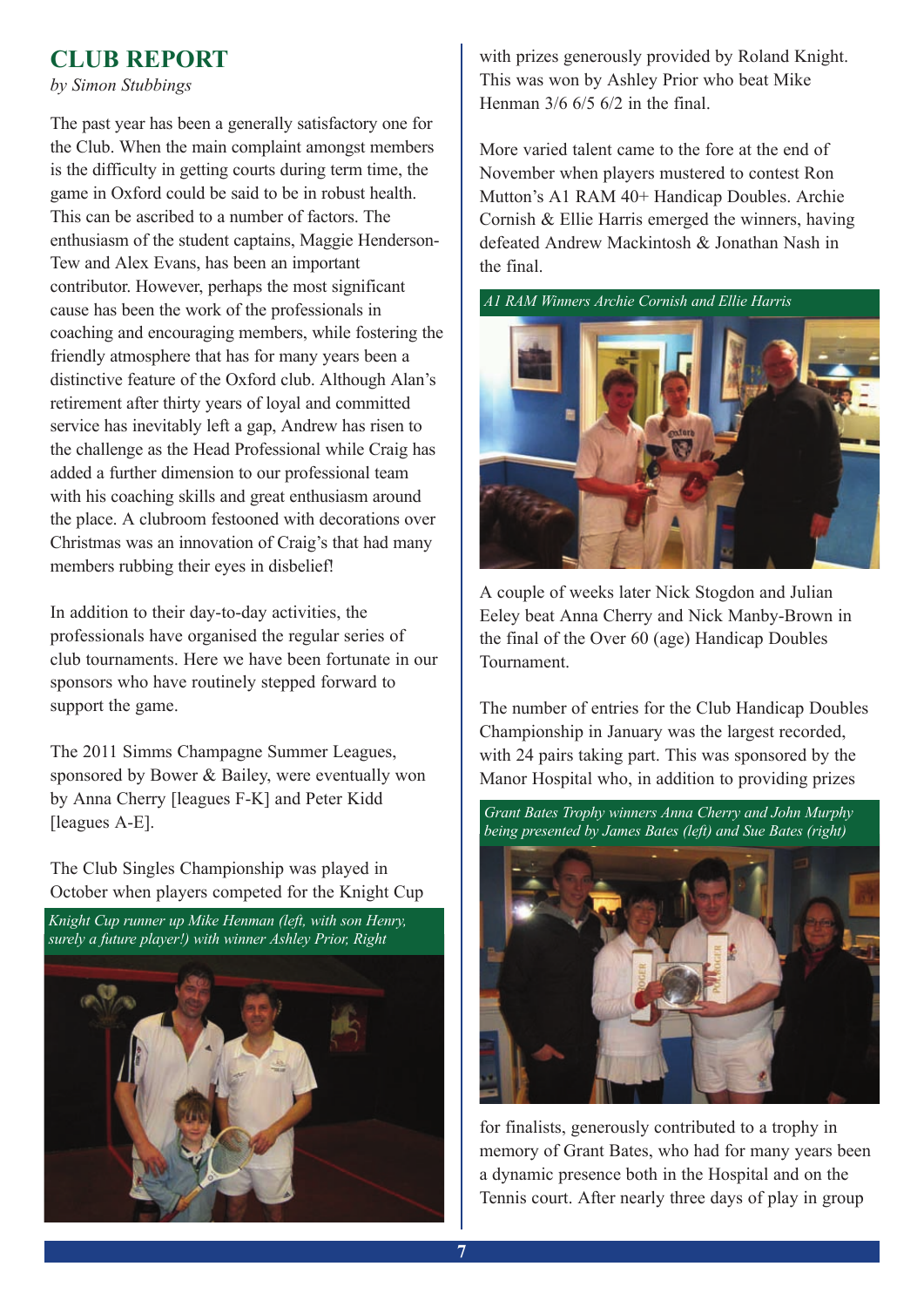and knock out sections, the Trophy was eventually won by Anna Cherry and John Murphy who beat Aroop Mozumder and Ray Cooke in the final. Aldens Butchers provided food to ensure that, whatever their fortunes on court, competitors did not leave the Club hungry.

Later in the month, the strength of student tennis showed itself in the non-handicapped Wroth Cup Doubles Championship when Miles Jackson and Johnny Beale beat Adrian Fawcus and Mike Henman  $6/2$  6/2 in the final.

![](_page_7_Picture_2.jpeg)

The Silver Racket was contested this year for the first time since the dark ages, the last time being in 1998 when a young Alan Oliver lifted the trophy. The Blues number 1 (Simon Roach) and 3 (Miles Jackson) gave a packed dedans a thrilling match with Miles eventually winning the titanic battle 10/8. Thanks to Richard Alden for supporting the event and his dozen or so guests who were enthusiastic throughout the match.

*Silver Racket Winner Miles Jackson with the trophy presented by Richard Alden*

![](_page_7_Picture_5.jpeg)

A report of the John D Wood Tournament, once again generously sponsored by that firm, appears elsewhere.

Alongside the sponsors of the senior game, student tennis has enjoyed the support of a number of organisations including Neptune Investment Management, Pol Roger, Axiom Financial Services, and Coutts Bank, in addition to that of many individuals. This assistance is very much appreciated and has contributed greatly to the success that has been achieved in the recent campaign against Cambridge, reported elsewhere.

In fulfilling their responsibilities of keeping the club running smoothly, the professionals are supported by the committee.

Throughout my time as chairman I have been very lucky in the skills that the other members have brought to the club. The past few months have seen some changes in the committee's composition. After many years' service Lesley Smith and John Stevens have retired. Lesley has been replaced as Senior Treasurer by John Murphy and John Caunt has joined the committee assuming the role of Membership Secretary.

The committee now comprises: the student captains, Maggie Henderson-Tew and Alex Evans; secretary, Alex Gilmore; John Caunt, Adam Jeffrey, John Murphy, Simon Stubbings, Ed Wigzell and Derek Williams. The efforts of the committee are underpinned by those of many other members. I would like to recognise in particular Martin Mercer's work on our accounts, Katrina Allen's editing of the Newsletter, and Ray Cooke's contribution to IT and maintenance. Through Mayfield Press, Derek Williams has been very generous in arranging the printing of club notices, stationery, and other literature, including this Newsletter

We have implemented a number of changes aimed at making members' lives easier. One has been the addition to the booking section of a facility whereby members can get contact details for other members (see below). We have also just introduced a facility whereby members can view their accounts with the Club online (see Ray Cooke's report below). This should help us ensure that our balances with the Club remain in credit!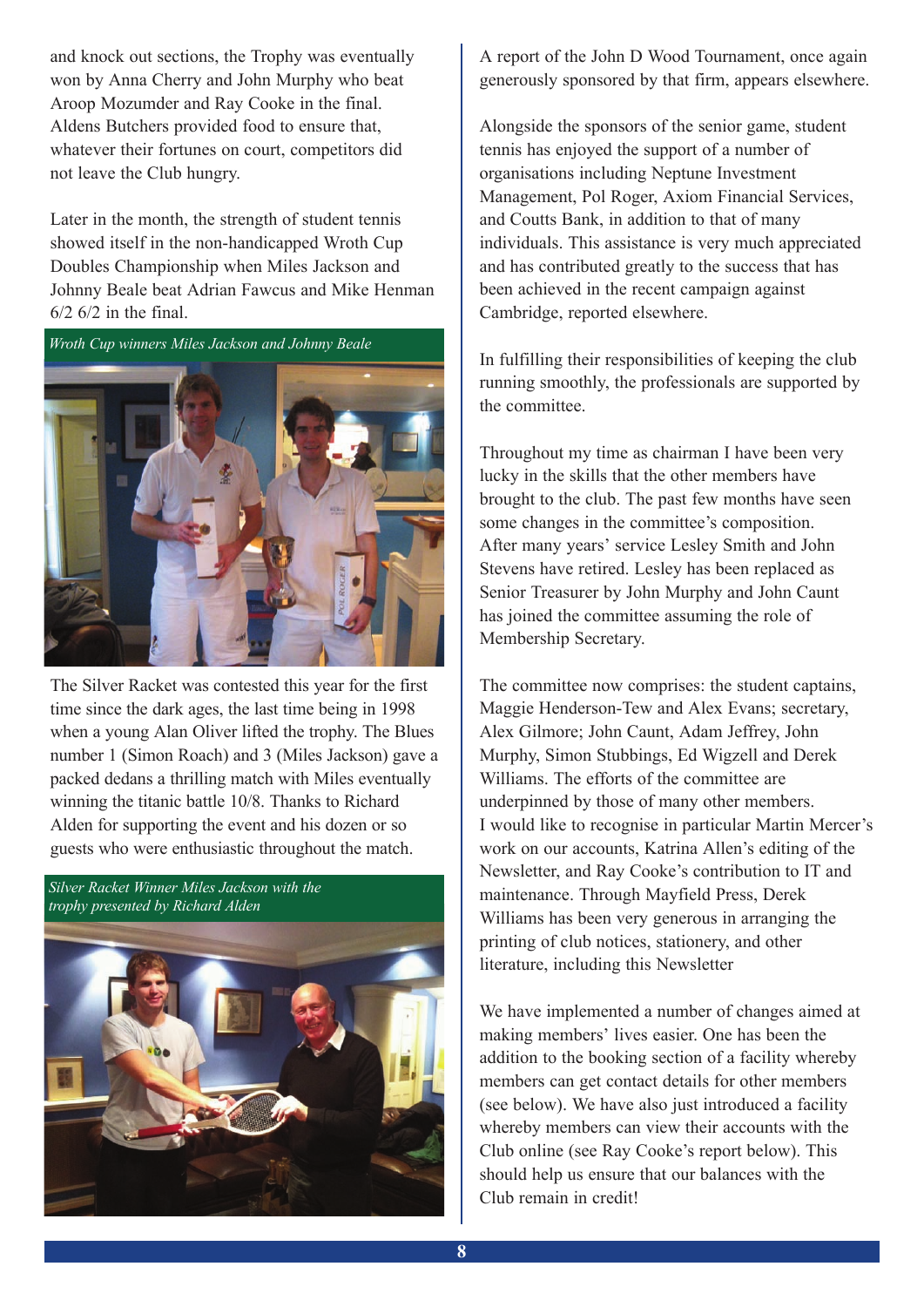Obviously, it is important that the correct information finds its way into the accounts. As most members will be aware, there is a daily paper booking sheet on the small noticeboard, just inside the main door into the Club. This is to ensure that the court is charged for correctly. If you do not indicate changes on this, the court will be charged as it appears online. If you need to add names to your booking, indicate whether you hired a racket (perish the thought!) or the fact that your opponent has not shown, please do so here. It is not usually possible to amend your booking online within 48 hours of your court. Also, please write clearly.

Looking forward, we expect to have to do some major work on the court over the next year or so. The floor is recording an increasing number of erratic bounces which can't all be attributed to subtle spin, and the penthouse needs patching. Through Ed Wigzell we are exploring how best to achieve this, drawing on the experience of other clubs. We are also looking at ways in which the appearance of the corridor running outside the galleries can be improved.

If there are other ways in which members feel that improvements can be made to the club and the way it operates, the committee would be happy to hear about them.

#### **parKinG**

There have been complaints from Merton College that cars have been parked outside the professionals' shop, restricting access to the Merton College car park. It is important to our relations with Merton that this should not happen. Not only are they our landlords, but we rely on them for certain concessions which are important to the smooth-running of the Club and which we would therefore not want to jeopardise. Members and guests should accordingly ensure that the "No Parking" sign clearly on display in that area is respected.

#### **MEMBERS' CONTACT DETAILS**

For the last six months or so it has been possible to access many members' contact details through the Club website. This has been extremely helpful in enabling members to arrange games without the extra hassle of having to contact the Professionals. For data protection reasons we only display such details where individuals have agreed that we may do so.

The value of this facility obviously increases as more members consent to the release of this information. If, therefore, you have no objection to this happening and have not yet formally agreed, perhaps you would let the Professionals know.

#### **saGe member accOUnts balance**

*by Ray Cooke*

Throughout my years with OUTC, the process of managing the court fee accounts has seemed to be a bit of a dark art. Along with everyone else, I've topped up my account as and when prompted, without any real idea of what transactions the balance reflects, whether these have been correctly recorded, or whether (as usually seems to the case for me) I really have played rather more than I thought!

Whilst never doubting the honesty of our professionals for one moment, I have seen how very busy they are at times, and supported the automated transaction feed from our booking system into Sage to reduce exposure to occasional human error.

Now, following work in recent years to streamline the admin of the Club so that the pros can spend more time on tennis, I'm pleased to announce real transparency in court fee accounts through the introduction of on-line visibility of current balance and transaction history.

On the Welcome screen (displayed after successfully signing in to the Members' Area), there is now a third option: 'Your current balance', offered alongside the two member contact lists. The balance feature is unique to each individual member, so clicking on it will display a new screen showing your current balance, and your transaction history over the previous 90 days. There is no facility to look at other members' balances.

Please note that the transaction history is not real time, so you will not see the latest fee as soon as you come off court! There will typically be about a week's delay.

If you have any comments or suggestions about this feature then please contact the pros.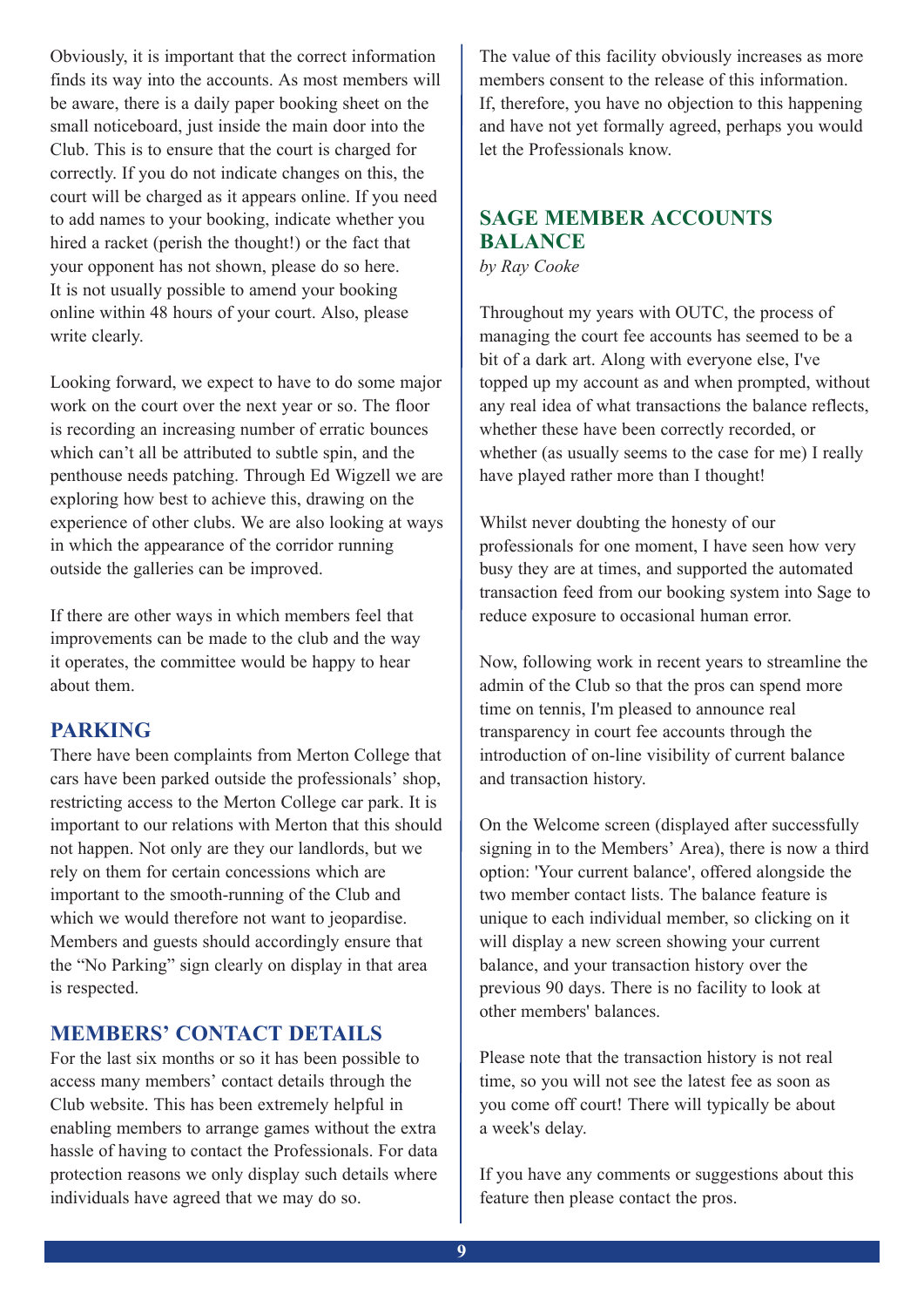#### **JOHn d WOOd Final 2012**

*by Frank Close*

#### **penthouse playboys 5, the surgical spirits 1**

*John D Wood Winners (from the left) Mark Bale, Wayne McLennan, John Murphy, Frank Close and Julian Eeley*

![](_page_9_Picture_4.jpeg)

One of the great traditions in OUTC is the John D Wood team competition, sponsored by the eponymous estate agents through Nick Hextall, now in its 24th year. In their brochure of National Sporting and Social Events (available at the OUTC bar) "March 6 Tennis: John D Wood & Co. Real Tennis Trophy Final, Merton College, Oxford" may be found sandwiched between "Rugby – Six Nations" and "Crufts Dog Show". Surely there can be no greater glory in sport than to take part in such an Olympian event!

The names of the winners record the history of the Club, and some of the wit of its members, many teams recognising either a link with their captain – such as this year, the Cherry Pips, or the sponsor's team "Hexameters", variously reinvented as Hex Factor or Hex Pistols; – their common heritage as in The Surgical Spirits, twice winners and competing in this year's final; or the game itself – Dedans Buried, Hot off the Grille, Buster Gut, and the other finalists this year: Penthouse Playboys.

A great social event, the matches consist of 4 singles and 2 doubles, each lasting exactly 20 minutes. Whoever is ahead when the bell tolls, be it 9-8 or 1-0, wins their game. The rules have evolved over the years to eliminate anomalies. In the past it was possible to win against a superior opponent by elongating the knock up, scraping to 1-1 as the bell rang, and then to win the match due to the next game

(which was not played) beginning at love-owe 30 in your favour. Veterans of the JDW are well versed in the subtle arts of playing to the bell. If you are one game ahead, and about to serve at 40-40 with 19 minutes and 40 seconds gone, a tactical deliberate service fault can run out the clock – an attempt at a slow looping giraffe maximises the time, (but make sure it doesn't actually land on the penthouse in case the receiver returns it into the Dedans) - and leave you the winner on completed games. Setting a chase can use up half a minute at a critical juncture; if you are behind, ensure that you have plenty of balls ready in the dedans, or your pocket, and beware the polite opponent who uses up time by emptying the dedans of balls, sets a chase, and then offers to "help" by bringing the basket of balls to the dedans for you so he can return it, emptied, to its place by the net.

Eight teams have played on Monday and Tuesday evenings, with Craig and Andrew keeping score, and sharing in the emotions.

In this year's final, the Surgical Spirits set out to anaesthetise the Penthouse Playboys, before submitting them to a clinical dismemberment. For the PP the omens were not good. They approached this, their 6th successive year in the final, with a record that read Win, Lose, Win, Lose, Win; determining the next entry in that sequence is hardly the stuff of Oxford entrance exams. However, the sequence was broken, the Playboys winning 5-1, though the score does not tell the real story of a match that was finely balanced throughout, with the amounts of nervous energy expended in the dedans matching that of the players on court.

The bell proved critical.

In the opening match John Murphy (PP) was twice two games ahead of Vicki Ormerod (SS), who looked threatening every time she served, valiantly drawing level just as the bell rang. This led to an extra deciding game, in which Vicki's elegant spinning serves duly triumphed. Wayne McLennan (PP) also got two games ahead of Chris Conlon, only for Chris to fight back and squeeze ahead. However, Chris had peaked three minutes too soon, leaving enough time for it to be Wayne's world when the bell tolled. Oneall in the match and initially Frank Close (PP) ran up a substantial lead against John Stevens, until John produced a series of vicious railroads and chipped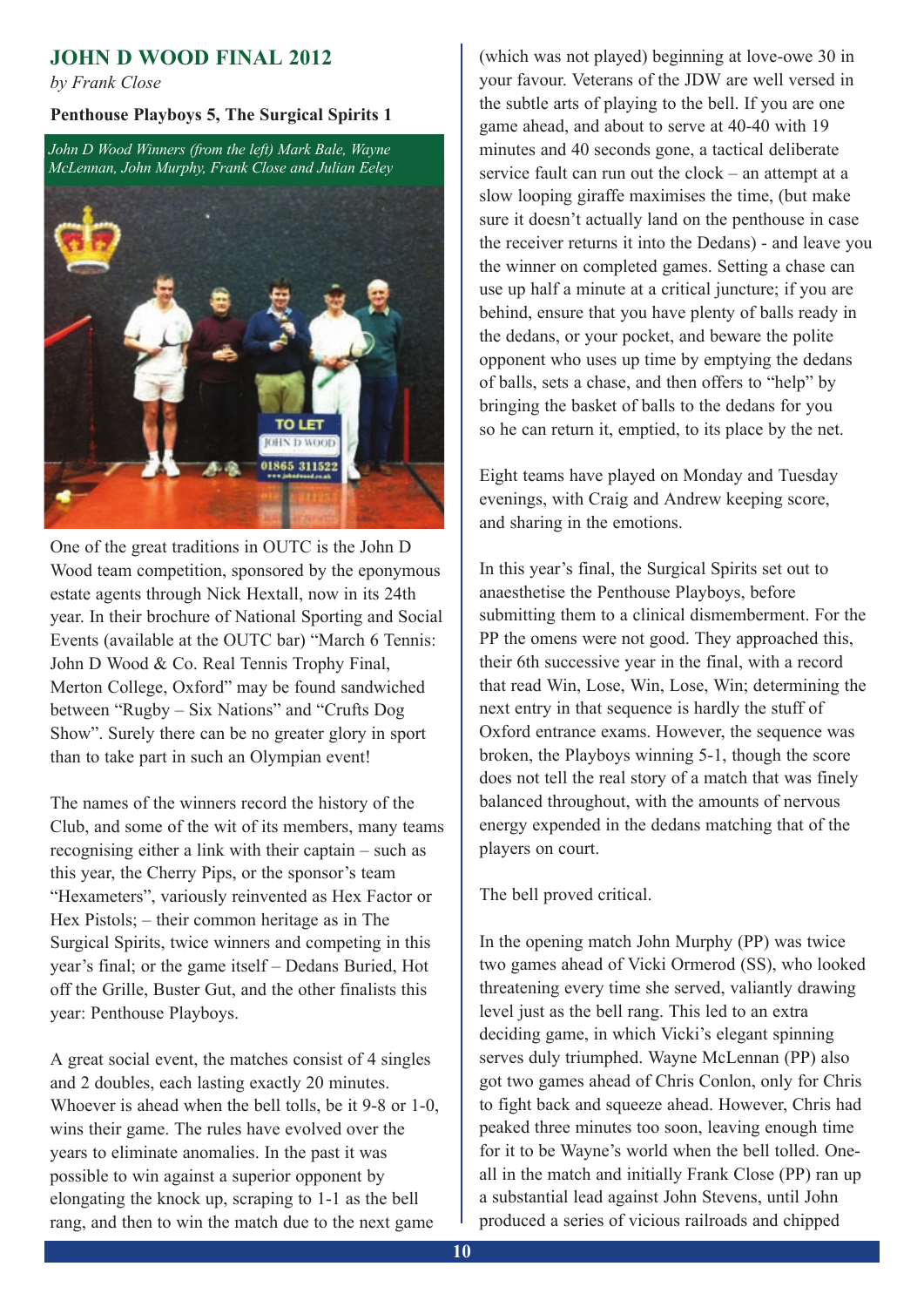back 1,then 2, then 3 games, and was threatening to turn the match around when the bell came to Frank's rescue.

Mark Bale (PP) was one game up and 40 all in the first string match, when his opponent, Chris Milford, sank to the floor in agony. Several spirits of surgeons materialised on court, who diagnosed an injury with impressive Latin names, and prescribed high-tech medication (pack of frozen peas), but regrettably Chris had to withdraw.

In the doubles Wayne and Julian Eeley (PP) were nip and tuck with Vicki and Chris Conlon, the lead oscillating from one pair to the other, until once again the bell intervened when the Playboys were ahead. Finally, Chris Milford's injury enabled Neil Mortensen to return to competitive tennis, partnering John Stevens in the final doubles against Mark and Frank.

Nick Hextall, for John D Wood, presented the unique trophy, and all celebrated the climax of this classic competiton with some Hexcellent Champagne. Once again, we thank the sponsors for their generosity and we all hope that the JDW will celebrate a glorious Silver Jubilee in 2013.

#### **raF tennis repOrt**

*by Aroop Mozumder*

The Royal Air Force Real Tennis Association was formed two years ago and has adopted Oxford as its home court, with the strong support of Simon Stubbings and Andrew Davis. The RAF RTA Association was initiated by one of our members - Aroop Mozumder, a serving RAF officer, who was in turn introduced to the game by David Morris. Over the past two years the small pool of military players has grown, with coaching provided by our two pros.

The Army and Royal Navy have had Tennis Associations for some time, so it was only correct that the "Junior Service" should join them. In only their third time of entry to the Army-led Inter-Service Championships held at Queen's, the RAF managed to play in all three finals: the regimental doubles, the "past and present" doubles and the men's singles, winning the latter two trophies. Their star player, Squadron Leader James Treweek managed to win

the singles with a handicap in the low thirties, despite playing the game for only two years, overcoming in a tense three set match an Army Officer who was an ex-Cambridge Blue.

This is a remarkable achievement for the RAF and Oxford can be justifiably proud of this Service association. We all hope that this arrangement will continue for many years.

#### **FrencH FrOlics**

*by Janet Peach*

Last September saw several Oxford members leaving the late English heatwave for the equally warm Basque region of South West France for the 'Tournoi des Trois Tripots'. One member, who shall remain nameless, unexpectedly got to the quarter-finals and had to book another later flight home!

![](_page_10_Picture_13.jpeg)

Originally intended for 96 pairs, the doubles competition had to be extended to allow for 224 players from all over the world who wanted to participate. Organised with military precision by Simon Berry, in league with many French friends,

![](_page_10_Picture_15.jpeg)